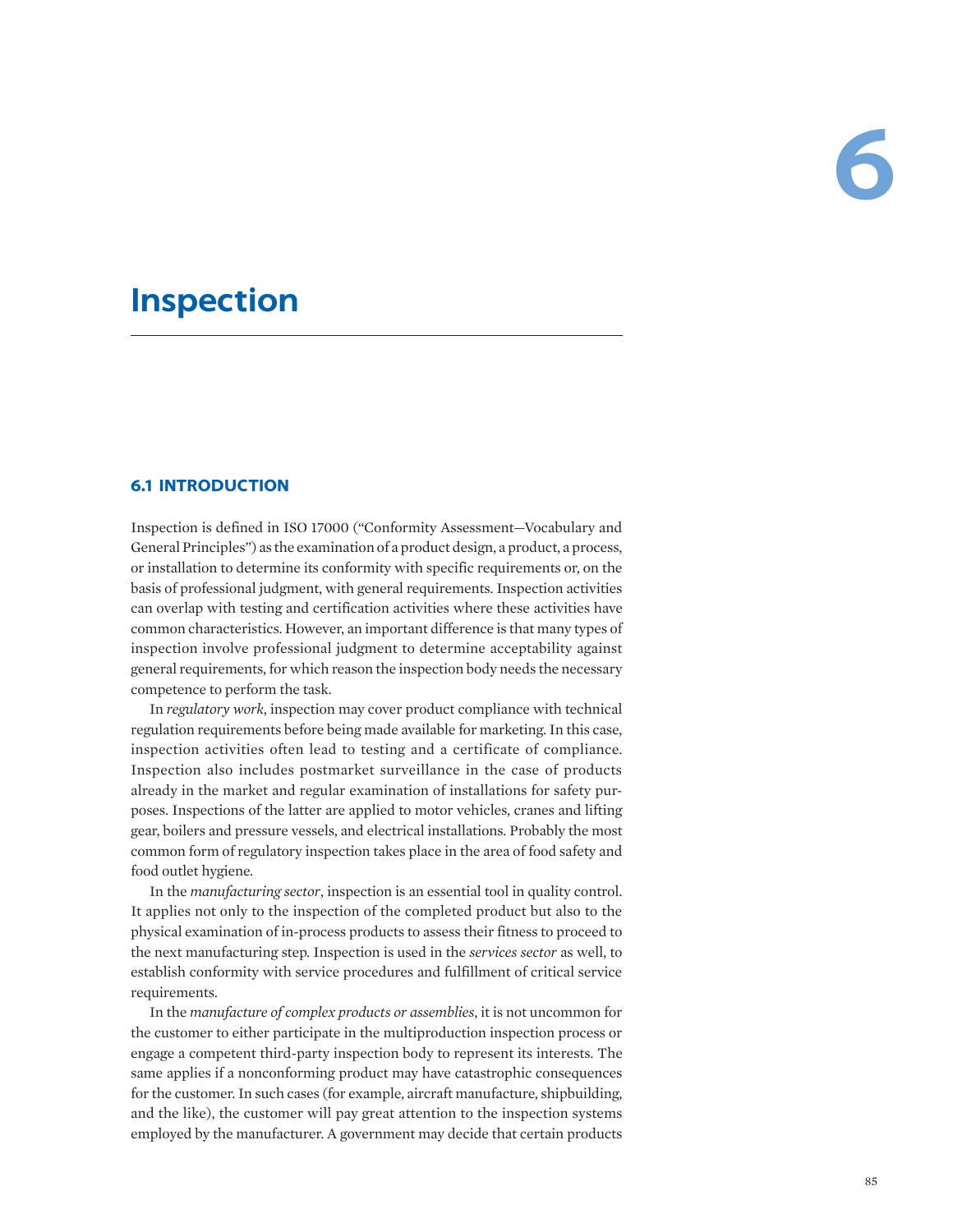are of high value, and it wishes to bolster or maintain its image in export markets as a prime manufacturing country. It then institutes inspection systems for such products before they may be exported.

Inspection bodies carry out assessments on behalf of private clients, their parent organizations, or authorities to provide information about the conformity of inspected items with regulations, standards, specifications, inspection requirements, or contracts. Inspection parameters include matters of quantity, quality, safety, fitness for purpose, and continued safety compliance of installations or systems in operation.

This multiplicity of inspections is taken into consideration in ISO/IEC 17020 ("Conformity Assessment—Requirements for the Operation of Various Types of Bodies Performing Inspection"), the international standard for inspection bodies. The standard defines three types of inspection bodies differentiated by the extent of formal separation from possible sources of influence (as further discussed in module 6, section 6.2, of the QI Toolkit):

- *Type A:* Third-party inspection bodies not directly linked to the organization involved with the design, manufacture, use, or maintenance of items under inspection
- *Type B:* First- or second-party inspection bodies that are part of a supplier or user, forming an identifiable and separate part of the parent organization and providing only in-house inspections to the parent
- *Type C:* First- or second-party inspection bodies forming an identifiable, but not necessarily separate, part of the parent and providing inspection services to the parent organization or others

(*Note:* This Comprehensive Diagnostic Tool considers only Type A and, to a lesser extent, Type C inspection services—that is, independent inspection services in both the regulatory and nonregulatory fields. It does not address Type B inspection services, such as in-house inspection services of manufacturers, and so on.)

Considering the multiplicity of inspection services, evaluating the needs of a country with respect to inspection is complex, and many facets need to be taken into consideration. Hence, it is useful to differentiate between basic, advanced, and mature inspection systems, depending on the maturity levels of the quality infrastructure (QI) in a country (table 6.1).

These have to be considered in relation to the needs of manufacturers, regulatory authorities, and the marketplace; in other words, the evaluation becomes a multifaceted exercise. In low- and middle-income countries, governments may be the sole user of inspection services, especially in the regulatory domain, whereas in high-income economies, commercial inspection activities have an impact across all sectors and are not only concerned with safety but also with customer satisfaction and the quality of manufactured goods and services.

The diagnostic tool concerning inspection consists of two subsections: the first dealing with the inspection sector as a whole, and the second with the evaluation of an individual inspection body. The former (on the inspection sector) deals primarily with the policy environment of the country, taking into consideration both the public and the private sectors; its building blocks are listed in table 6.2). The pillars and building blocks for the latter (evaluating a specific inspection body) are listed in table 6.3.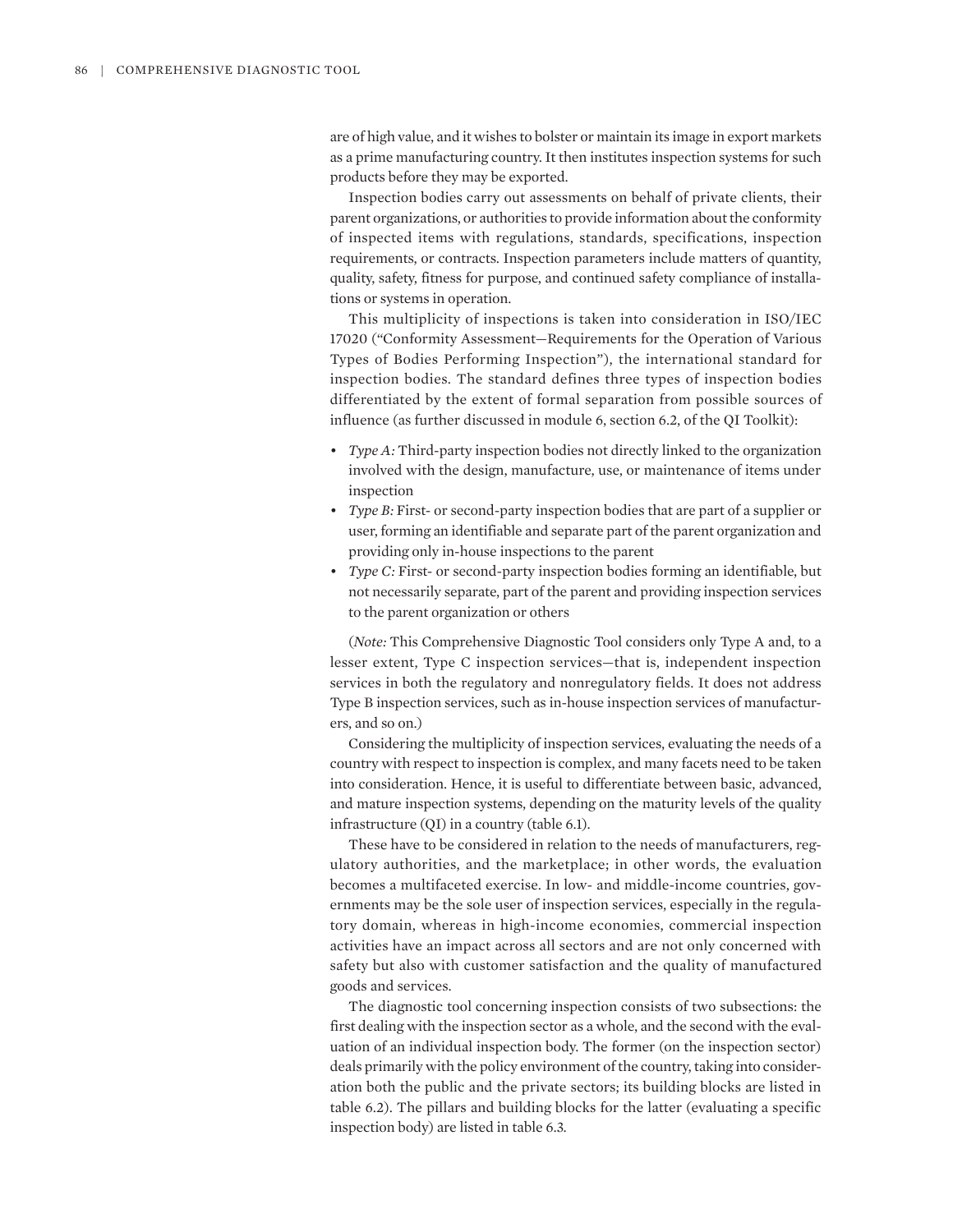| <b>CHARACTERISTIC</b>             | <b>RUDIMENTARY (LITTLE</b><br><b>IS IN PLACE)</b> | <b>BASIC (LOW-TO</b><br><b>MIDDLE-INCOME</b><br><b>COUNTRY APPROACH)</b> | <b>ADVANCED (ECONOMYWIDE</b><br>APPROACH, SECTORAL APPROACH)                                                                                         | <b>MATURE (TOTALLY</b><br><b>FREE-MARKET APPROACH)</b>                         |  |
|-----------------------------------|---------------------------------------------------|--------------------------------------------------------------------------|------------------------------------------------------------------------------------------------------------------------------------------------------|--------------------------------------------------------------------------------|--|
| Inspection body<br>infrastructure | A few public sector<br>inspection bodies          | A few public sector<br>inspection bodies                                 | Mostly regulatory inspection, but<br>with private sector inspection<br>services starting to take on regulatory<br>work and work for major purchasers | Supply of inspection<br>services fully determined<br>by free-market principles |  |
| Recognition                       | Through legislation                               | By government<br>appointment                                             | Through government appointment,<br>designation, and accreditation                                                                                    | Through government<br>appointment,<br>designation, and<br>accreditation        |  |
| Establishment                     | Public sector<br>inspection bodies                | Public sector<br>inspection bodies                                       | Mix of public and private sector<br>inspection bodies                                                                                                | Wide range of public and<br>private sector inspection<br>services              |  |
| Services                          | A small number of<br>regulatory inspections       | Selected regulatory<br>inspection                                        | Regulatory inspection, with<br>nonregulatory inspection services<br>emerging                                                                         | Wide range of inspection<br>services, both regulatory<br>and nonregulatory     |  |
| Human                             | Training on the job                               | Training on the job                                                      | Training on the job                                                                                                                                  | Training on the job                                                            |  |
| resources                         |                                                   |                                                                          | Training courses in inspection                                                                                                                       | Training courses in<br>inspection                                              |  |
|                                   |                                                   |                                                                          |                                                                                                                                                      | Inspectors as a<br>professional profile                                        |  |
| Demand<br>orientation             | No demand orientation                             | Demand surveys,<br>mostly through<br>projects                            | Demand surveys                                                                                                                                       | Free-market instruments                                                        |  |
|                                   |                                                   |                                                                          | Stakeholder participation and<br>consultative mechanism                                                                                              | and constructs to ensure<br>demand orientation                                 |  |

# **TABLE 6.1 Maturity levels of a country's inspection services, by characteristic**

# **TABLE 6.2 Building blocks of a country's inspection sector**

|                            | <b>BUILDING BLOCK</b> |                                                 |  |
|----------------------------|-----------------------|-------------------------------------------------|--|
| <b>PILLAR</b>              | NO.                   | <b>DESCRIPTION</b>                              |  |
| 1: Legal and institutional |                       | Inspection services strategy                    |  |
| framework, inspection      | $\mathcal{P}$         | Designated inspection bodies                    |  |
| services sector            | 3                     | National inspection bodies for regional markets |  |

# **TABLE 6.3 Pillars and building blocks of an inspection body**

|                                       | <b>BUILDING BLOCK</b> |                                      |  |
|---------------------------------------|-----------------------|--------------------------------------|--|
| <b>PILLAR</b>                         | NO.                   | <b>DESCRIPTION</b>                   |  |
| 1: Legal and institutional framework, | $\overline{4}$        | Legal entity                         |  |
| individual inspection body            | 5                     | Impartiality and independence        |  |
|                                       | 6                     | Inspection scheme scope(s)           |  |
|                                       | $\overline{7}$        | Financial sustainability             |  |
| 2: Administration and infrastructure  | $\mathsf{R}$          | Top management                       |  |
|                                       | 9                     | Organizational structure             |  |
|                                       | 10                    | Management and personnel             |  |
|                                       | 11                    | Premises                             |  |
|                                       | 12                    | Equipment                            |  |
| 3: Service delivery and technical     | 13                    | Inspection scheme standards          |  |
| competency                            | 14                    | Quality management system            |  |
|                                       | 15                    | Accreditation                        |  |
|                                       | 16                    | Inspection process                   |  |
|                                       | 17                    | Selection and training of inspectors |  |
| 4: External relations and recognition | 18                    | Recognition at the national level    |  |
|                                       | 19                    | Coordination within the OI           |  |

*Note:* QI = quality infrastructure.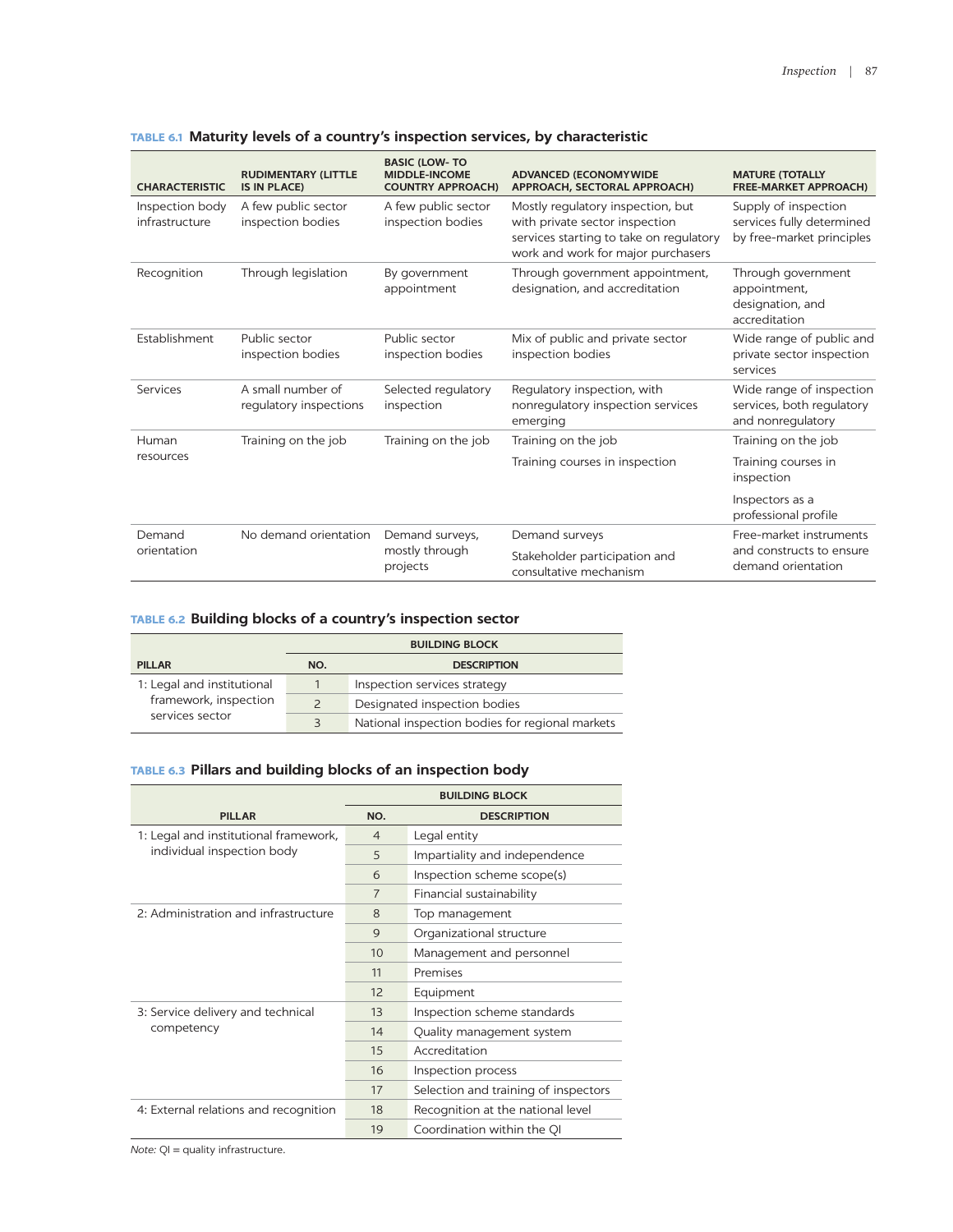

# **FIGURE 6.1 House of inspection for a national quality infrastructure**

*Note:* QI = quality infrastructure. The four "pillars" of the QI—represented by the blue columns containing the "building block" numbers—are as follows (left to right): "legal and institutional framework," "administration and infrastructure," "service delivery and technical competency," and "external relations and recognition."

> To depict the pillars and building blocks in a graphical way that would indicate the state of inspection in a country at a glance, they can be put together as shown in figure 6.1. For a complete description of the construction, interpretation, and use of this graphic or of the matching radar diagram, see section 1: Comprehensive QI Assessment.

> Inspection bodies gain a certain level of recognition once accredited. In many countries, however, accreditation alone is not enough; regulatory authorities would designate inspection bodies once they are accredited before they may provide inspection services in the regulated domain. For inspection bodies operating in the nonregulated domain, accreditation can be seen as the first step; thereafter, responsiveness, price, and so on would determine their acceptance by the market. These postaccreditation realities need to be factored into the evaluation as additional elements to the building blocks depicted in figure 6.1, where appropriate.

# **6.2 PILLAR 1: LEGAL AND INSTITUTIONAL FRAMEWORK, INSPECTION SERVICES SECTOR**

# **6.2.1 Benchmark and significance**

With the immense scope of inspection types, the wide variety of users of inspection services, and the importance of inspection in both the regulatory and nonregulatory domains, it is important that the government has a clear vision and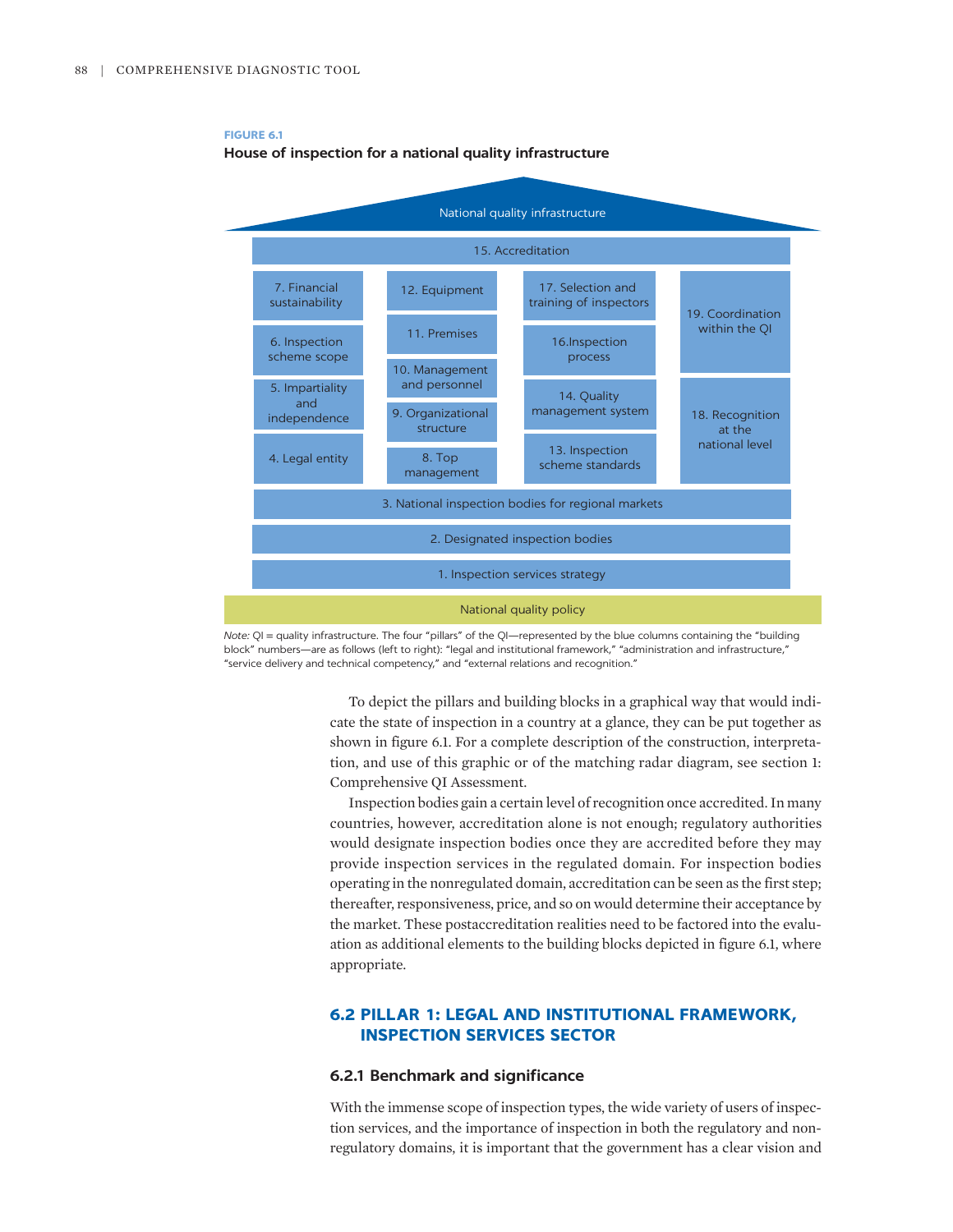strategy of the use of inspection, especially in the regulatory domain. This strategy needs to clearly indicate the responsibilities of inspection bodies and the government's intentions to use only technically competent inspection bodies for work in the public domain.

## **6.2.2 Inspection services strategy (building block no. 1)**

#### *What is meant*

Major Following on from the quality policy (see module 10 of the QI Toolkit), an inspection services strategy gives meaning to the implementation of the quality policy regarding the establishment of technically competent inspection bodies in both the public and private sectors. The inspection services strategy is about

- Making the right choices regarding the overall approach to the use of inspection bodies in the country;
- Providing technically competent inspection services within the public sector;
- Getting the mix right between public and private sector inspection bodies;
- Using accreditation (to ISO/IEC 17020) to demonstrate the technical capability of inspection bodies in both the public and private sectors;
- Designating the private sector inspection bodies providing services in the regulatory domain;
- Using inspection services in government purchases; and
- Building capacity in inspection bodies, especially the training of inspectors, to provide required inspection services in the most innovative, effective, and efficient way.

#### *How can it be demonstrated?*

The inspection services strategy can be seen as an intended plan to set a pattern, create a unique position, follow a specific perspective, and implement a specific tactic—all to enable the government and the private sector collectively to make a difference to a critical mass of the right customers and to connect their purposes with those of their customers and external stakeholders (Minzberg, Ahlstrand, and Lampel 1998).

The strategy should take cognizance of the country's demonstrated demands for inspection services in important sectors (for example, the regulatory domain for products and services, private sector demands, and so on). Although the government usually takes the initiative to establish inspection services in the regulatory domain, the outsourcing of such inspection services to accredited and designated commercial inspection bodies is a growing trend. The mechanism of designating inspection bodies for technical regulation implementation should therefore be detailed. Priority development sectors should be identified, and government support for the development of inspection bodies by the private sector should be provided for, where relevant.

Technical capability is of paramount importance for establishing trust in the work of inspection bodies. Therefore, accreditation to ISO/IEC 17020 should be a prerequisite for both public and private sector inspection bodies before they begin working in the regulatory domain. The training of inspectors is likewise an important element because inspection frequently relies on the professional judgment of inspectors in determining whether a product, installation, or service meets regulatory requirements.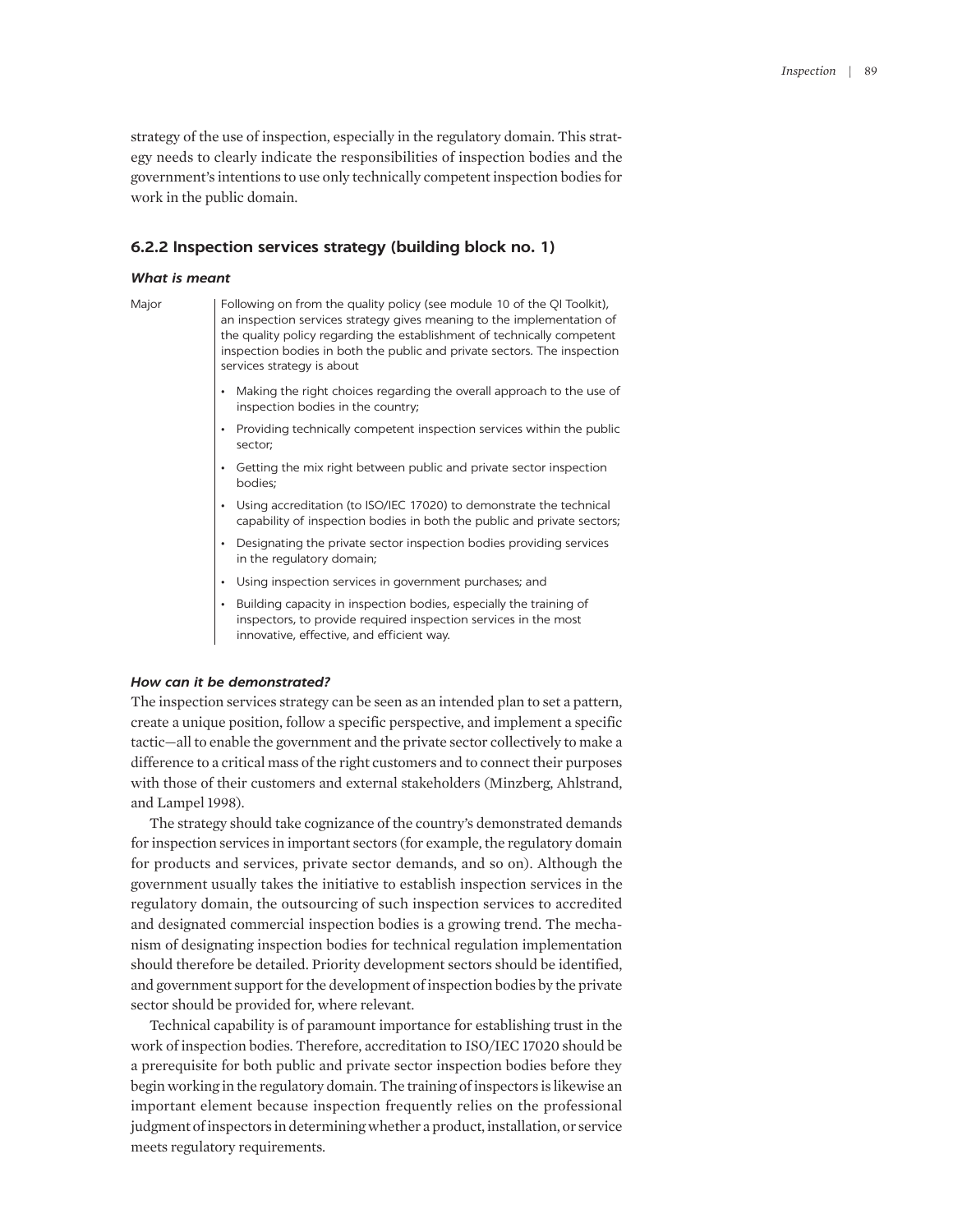The inspection services strategy should be a formal document approved at least by the relevant ministry, and in some countries by the cabinet, because it will be cross-cutting with respect to ministries in its implementation. The inspection services strategy should be publicly available—that is, on the relevant ministry website or in hard copy. The activities, business plans, and budgets of the relevant ministry regarding a public inspection body should be aligned with the strategy. The private sector will make its own business plans, depending on the space it is given in the strategy.

## *Existing information/reporting/monitoring*

- Relevant government policies, strategies, and implementation plans
- Review of the extent of the public sector inspection body's capacity and capabilities
- Government purchasing documentation
- Relevant ministry (for example, Trade and Industry, Science and Technology, Health, Agriculture, or others) websites

## **6.2.3 Designated inspection bodies (building block no. 2)**

#### *What is meant*

Major | Inspection bodies mandated to provide inspection services in the regulatory domain should be designated by the relevant authorities based on their technical competence (that is, accreditation) and their legal liability in the country.

#### *How can it be demonstrated?*

Public sector inspection bodies are usually given their mandate in terms of legislation. However, a noticeable trend is for governments to shift the inspection workload to private sector inspection bodies. To legalize such a shift, private sector inspection bodies need to be designated in terms of specific legislative mandates.

Designation is a formal, legal recognition of a private sector inspection body by the relevant authority to provide specified inspection functions in the regulatory domain. Designation only follows once certain requirements have been met. These include a demonstration of the inspection body's technical competency (that is, accreditation to ISO/IEC 17020) and compliance with requirements that accreditation does not address, such as legal liability in the country, up-to-date income tax returns, and so on.

#### *Existing information/reporting/monitoring*

- Accreditation Act, decree, regulation, or similar law, if relevant
- Relevant legislative instruments of ministries
- Accreditation body lists of accredited inspection bodies
- Official lists of designated inspection bodies for the regulatory domain

# **6.2.4 National inspection bodies for the regional markets (building block no. 3)**

#### *What is meant*

Major Inspection bodies providing inspection services in the context of a regional common market are recognized by the relevant authorities and the regional market.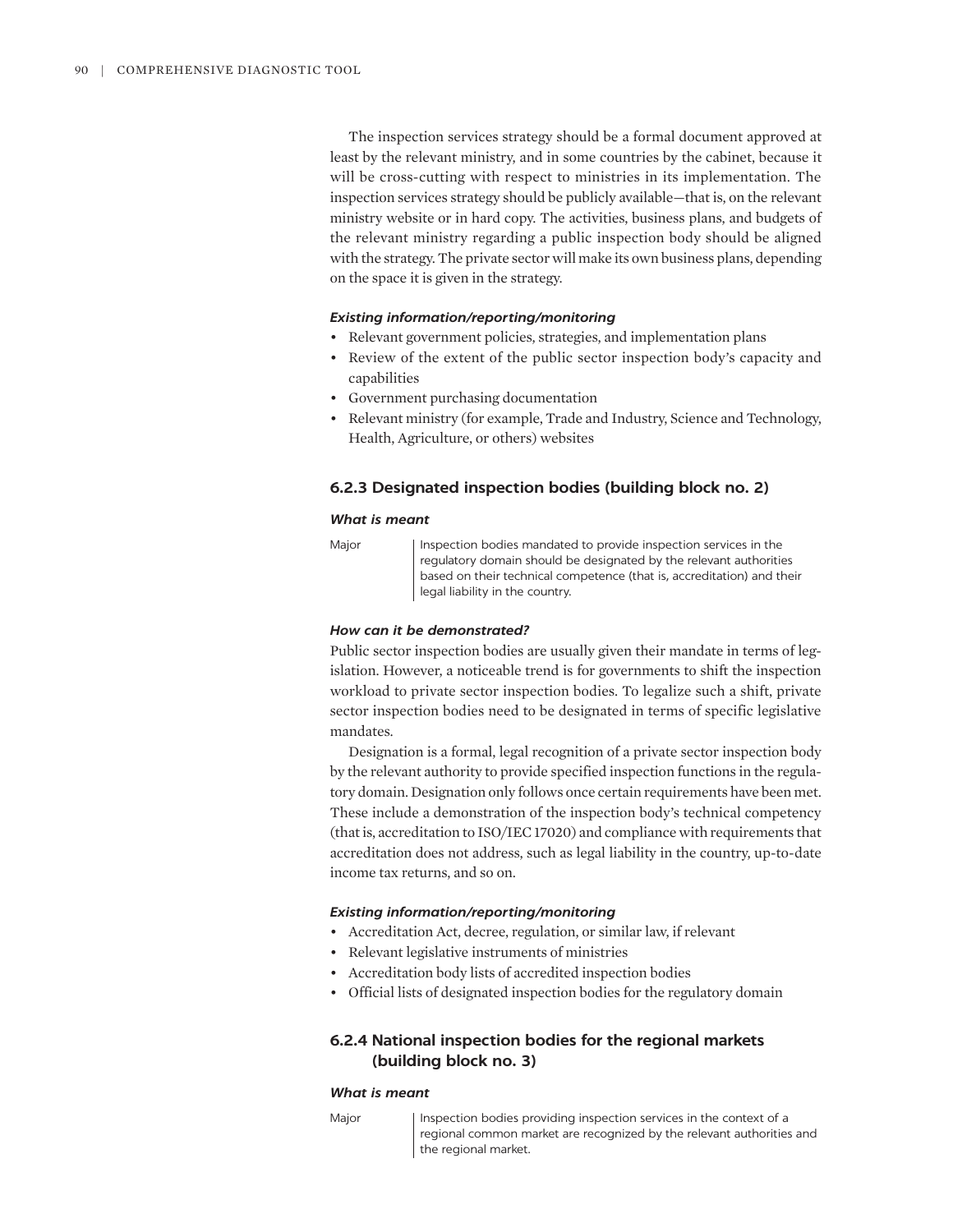#### *How can it be demonstrated?*

Within regional common markets, regulatory inspections play a significant role in facilitating intraregional trade. Products subject to technical regulations that are inspected and released for marketing in one member state should be able to be marketed in the other member states without further inspection. This presupposes that the work of inspection bodies of one member state is acceptable to the others.

A regional system of recognizing and designating such inspection bodies is required to ensure the legitimacy of the system as a multilateral recognition arrangement. Accreditation of the inspection bodies to ISO/IEC 17020 and the "notification" of designated inspection bodies to all member states by the government of the country in which the inspection body is legally registered are necessary preconditions for such a recognition arrangement.

#### *Existing information/reporting/monitoring*

- Government export policies and strategies
- Recognition agreements between the government and regional common market authorities
- Records of notification of designated inspection bodies within the regional common market

# **6.3 PILLAR 1: LEGAL AND INSTITUTIONAL FRAMEWORK, INDIVIDUAL INSPECTION BODIES**

# **6.3.1 Benchmark and significance**

Inspection bodies are either fully independent, able to provide third-party inspection services (Type A), or part of a larger organization providing first- and second-party inspection services (Types B and C). To be recognized, inspection bodies have to demonstrate their competency; that is, they will need to be accredited. Hence, it is important that the inspection body clearly define the scope of its inspection schemes because accreditation will be ascribed accordingly.<sup>[1](#page-18-0)</sup>

<span id="page-6-0"></span>The inspection body's financial sustainability is an important parameter. Public sector inspection bodies should be assured of appropriate government funding, and commercial inspection bodies operating in the regulatory domain should be allowed to charge fees that will facilitate their financial sustainability.

## **6.3.2 Legal entity (building block no. 4)**

#### *What is meant*

Major | An inspection body shall be a legal entity, or a defined part of a legal entity, such that it can be held legally responsible for the outcome of its inspection services. Inspection bodies may be a public or a private sector entity.

#### *How can it be demonstrated?*

The individual inspection body shall be established by legislation or articles of incorporation, depending on whether it is a public or private sector entity. A governmental inspection body can also be deemed to be a legal entity on the basis of its governmental status. The legislation or articles of incorporation must define the governance, financial provisions, and responsibilities and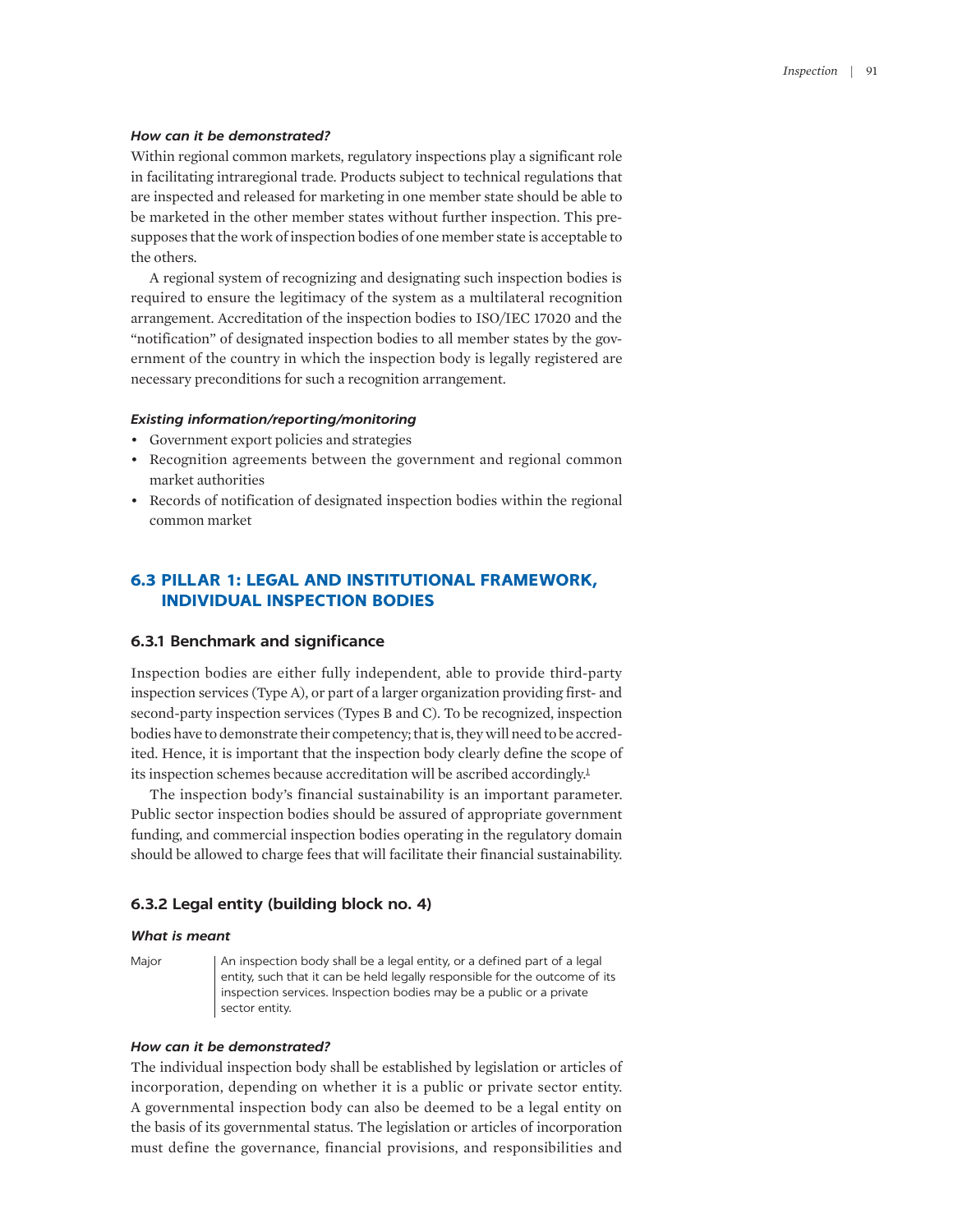functions of the inspection body. The ability to demonstrate its legal entity status is a prerequisite for accreditation.

#### *Existing information/reporting/monitoring*

- Relevant legislative instruments of ministries
- Relevant articles of incorporation

## **6.3.3 Impartiality and independence (building block no. 5)**

#### *What is meant*

#### *How can it be demonstrated?*

An inspection body may be an independent public or private sector entity, or it may be a part of a greater entity. Each of these will have a different governance structure, depending on the extent of its independence. If operating as an independent inspection body (Type A), then it should not be involved in the design, manufacture, supply, or operation of the item to be inspected. If operating as part of a larger organization (Types B and C), then its inspection activities should be ring-fenced as an identifiable entity within the parent.

Whatever the case, the inspection body must ensure and be able to demonstrate that commercial, financial, or other pressures do not influence the outcome of its inspections. It has to identify the risks to its impartiality, such as ownership, governance, shared resources, payment of commissions, and so on, and it must detail the measures undertaken to minimize the influence of such risks.

## *Existing information/reporting/monitoring*

- Legislative instrument establishing the inspection body, if relevant
- Articles of incorporation, if relevant
- Government decisions or decrees, if relevant
- Official organizational structure
- Annual reports of the inspection body

# **6.3.4 Inspection scheme scope(s) (building block no. 6)**

## *What is meant*

Fundamental | The inspection body has to clearly define the scope of the inspection scheme(s) it offers. These are also the basis of its accreditation.

#### *How can it be demonstrated?*

Many inspection schemes are possible—for example, for pressure vessels, lifts and escalators, food safety, roadworthiness of vehicles, occupational safety and health, environmental factors, market surveillance of products falling within the scope of technical regulations, and many more. The inspection body has to define which of these it offers or plans to offer inspection services for. These services should be aligned with the demonstrable needs of its chosen target market or defined extent of regulatory work. The scope will determine the requirements for its initial audit, surveillance audits, and other elements required for its accreditation, as determined by the accreditation body.

Fundamental | The inspection body is responsible for ensuring that inspection activities are undertaken impartially and that commercial, financial, or other pressures do not compromise its impartiality.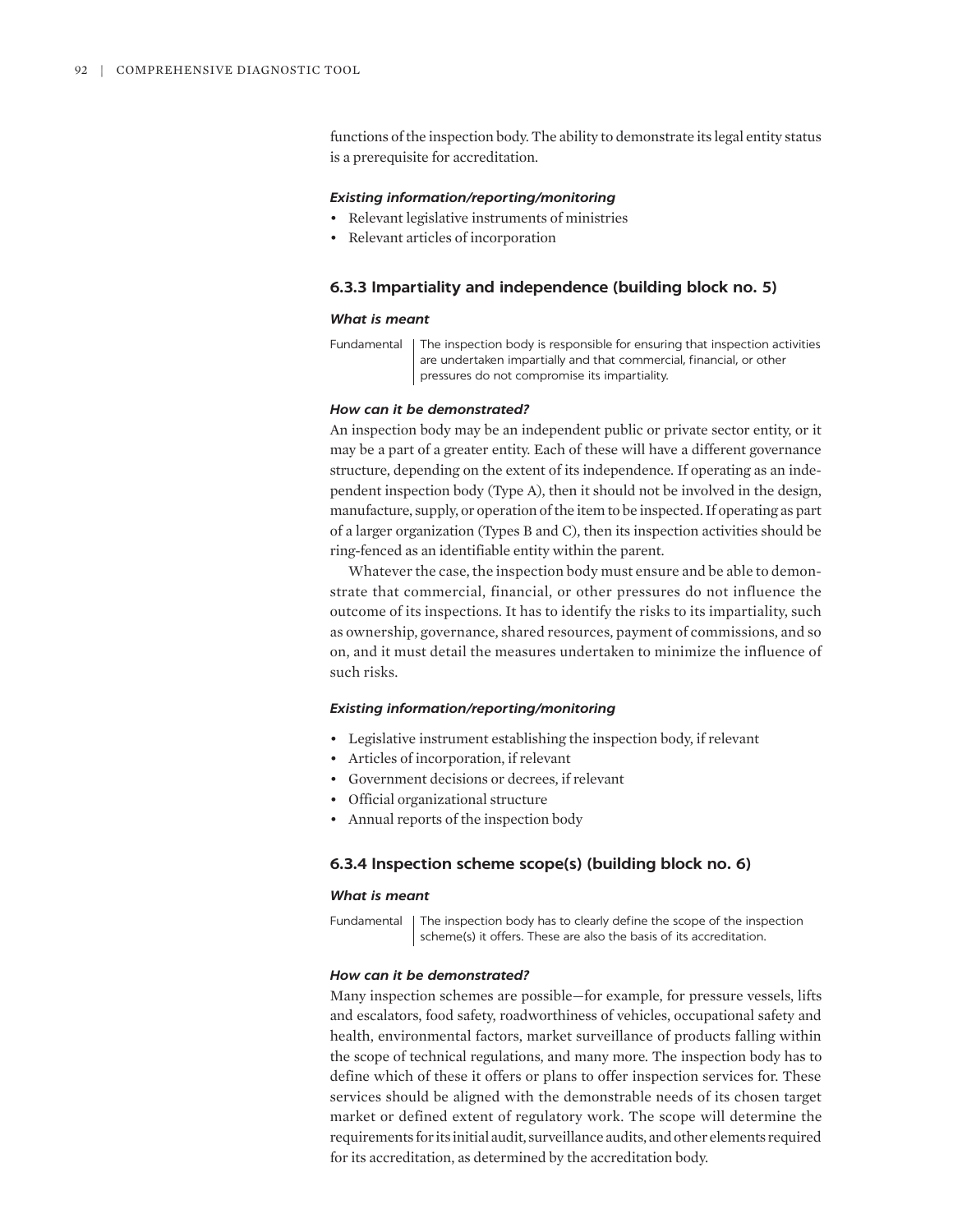#### *Existing information/reporting/monitoring*

- Official description of the scope of inspection schemes offered
- Accreditation scopes
- Inspection body business strategy and plans
- Inspection body annual budgets

## **6.3.5 Financial sustainability (building block no. 7)**

#### *What is meant*

Fundamental | The finances for the inspection body can be provided from government sources or through payment for services by its clients. However the finances are provided, the inspection body should be financially sustainable, without financial pressures having a deleterious effect on its services.

## *How can it be demonstrated?*

The finances of a governmental inspection body operating in the regulatory domain are usually provided by the state. Pressures on government finances are common; therefore, care should be taken that the necessary finances are ensured for the inspection body to fulfill its mandate effectively over time. The fees of commercial inspection bodies operating in the regulatory domain are often prescribed by the state to protect companies from being exploited by inspection bodies. In this case, care should be taken that the prescribed fees are marketrelated and do not hamper the inspection bodies from delivering an effective service.

Fees for commercial-type inspection services should be left to market forces, and they should be agreed to between the inspection body and its clients as a normal business transaction. The fees of governmental inspection bodies providing commercial inspection services should not be so low as to distort the market, because this will inhibit the establishment of private sector inspection bodies.

The inspection body's overall financial situation for the past three to five years would be a good indication of its financial sustainability. The situation should show a positive trend over the years under review. A positive trend in the income generated from inspection services would be a further indicator, as would be business plans for future developments.

#### *Existing information/reporting/monitoring*

- Annual government budget allocations
- Annual government fee prescriptions in the regulatory inspection domain
- Inspection body business plans
- Annual reports of the inspection body
- Monthly and annual financial statements of the inspection body

# **6.4 PILLAR 2: ADMINISTRATION AND INFRASTRUCTURE**

# **6.4.1 Benchmark and significance**

The inspection body's organizational structure must be conducive to providing the full complement of the inspection schemes included in its scope and subscopes, and as required by its stakeholders or regulatory authorities.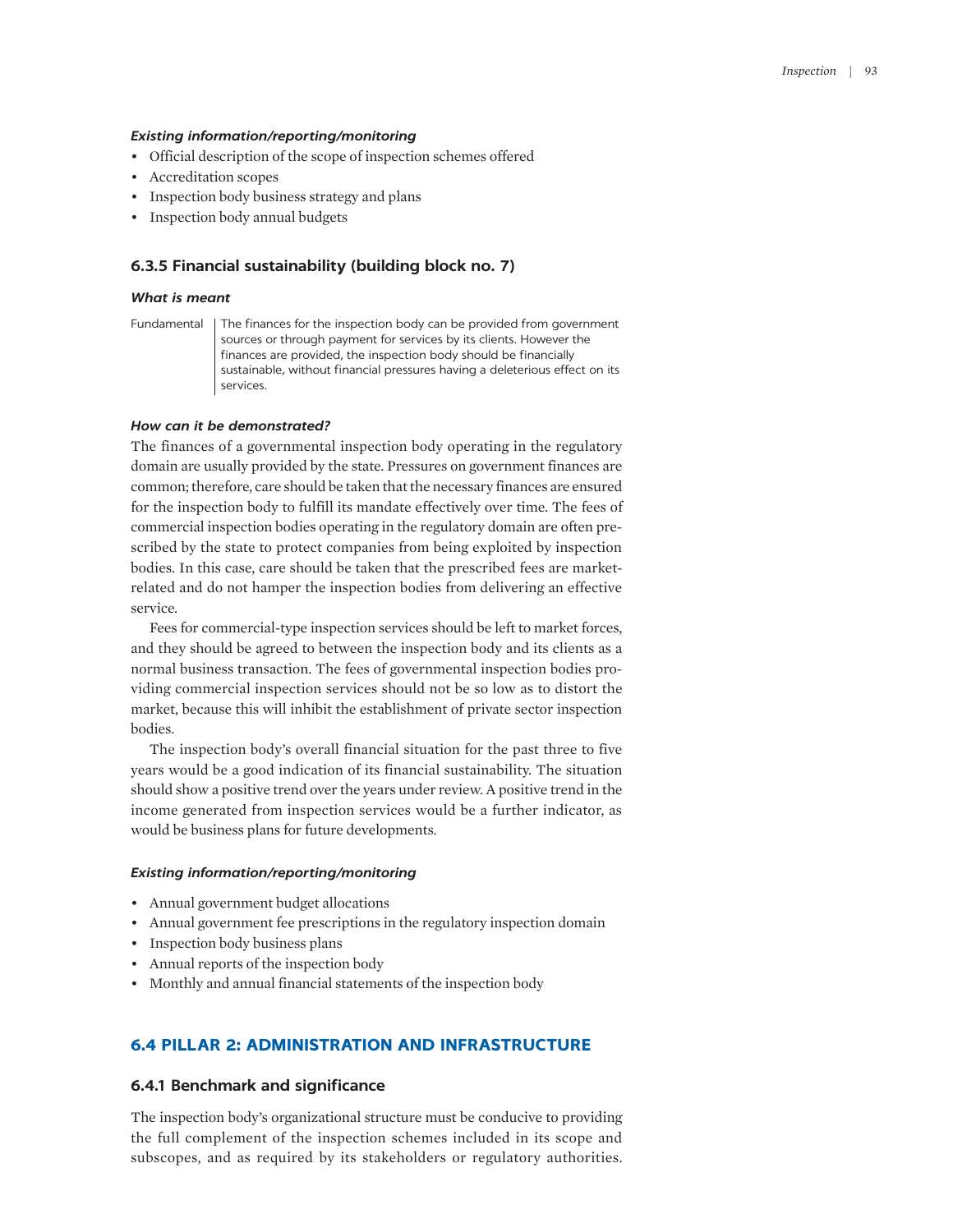Good governance principles require the inspection body to have a top management, and the subject fields of its inspection schemes suggest that the inspection body should have divisions dedicated to inspection schemes in these fields, if relevant. The confidentiality of inspection information must be ensured in a legally enforceable manner.

Over and above these general guidelines, the inspection body has to comply with the requirements of ISO/IEC 17020 relating to organizational structures and impartiality or any other relevant standards it wishes to be accredited for. The inspection body has to use properly trained inspectors, and it will have to demonstrate that its personnel are free from any undue commercial, financial, and other pressures that might influence their technical judgment.

# **6.4.2 Top management (building block no. 8)**

#### *What is meant*

Major | The top management of the inspection body is responsible for the technical management of the inspection body and is accountable for the quality and integrity of its services. Effective communication channels must exist between the top management and personnel, as well as between top management and higher-level management or governance structures.

#### *How can it be demonstrated?*

There is no standardized list of the major functions and responsibilities carried out by the top management, but some typical functions include the following:

- Supports operations and administration of the inspection body governance structures by advising and informing its members and by interfacing between governance structures and personnel
- Oversees the development, marketing, promotion, delivery, and quality of inspection services
- Recommends the annual budget for approval and prudently manages the inspection body's resources within those budget guidelines
- Effectively manages the human resources of the inspection body according to authorized personnel policies and procedures
- Ensures that the inspection body and its mission and services are consistently presented using strong, positive images to relevant stakeholders
- Oversees the identification of resource requirements and possible income sources, including ascertaining strategies to approach funders

#### *Existing information/reporting/monitoring*

- Governance structure decisions and minutes
- Official top management job descriptions
- Agreed-upon top management key performance indicators

## **6.4.3 Organizational structure (building block no. 9)**

#### *What is meant*

Major | A number of inspection schemes covering a vast range of products, processes, and services are possible. It therefore follows that the organizational structure of an inspection body should have divisions that optimally support its scope of inspection schemes, the groupings within it, the modalities of the inspection process, and maintenance of its impartiality.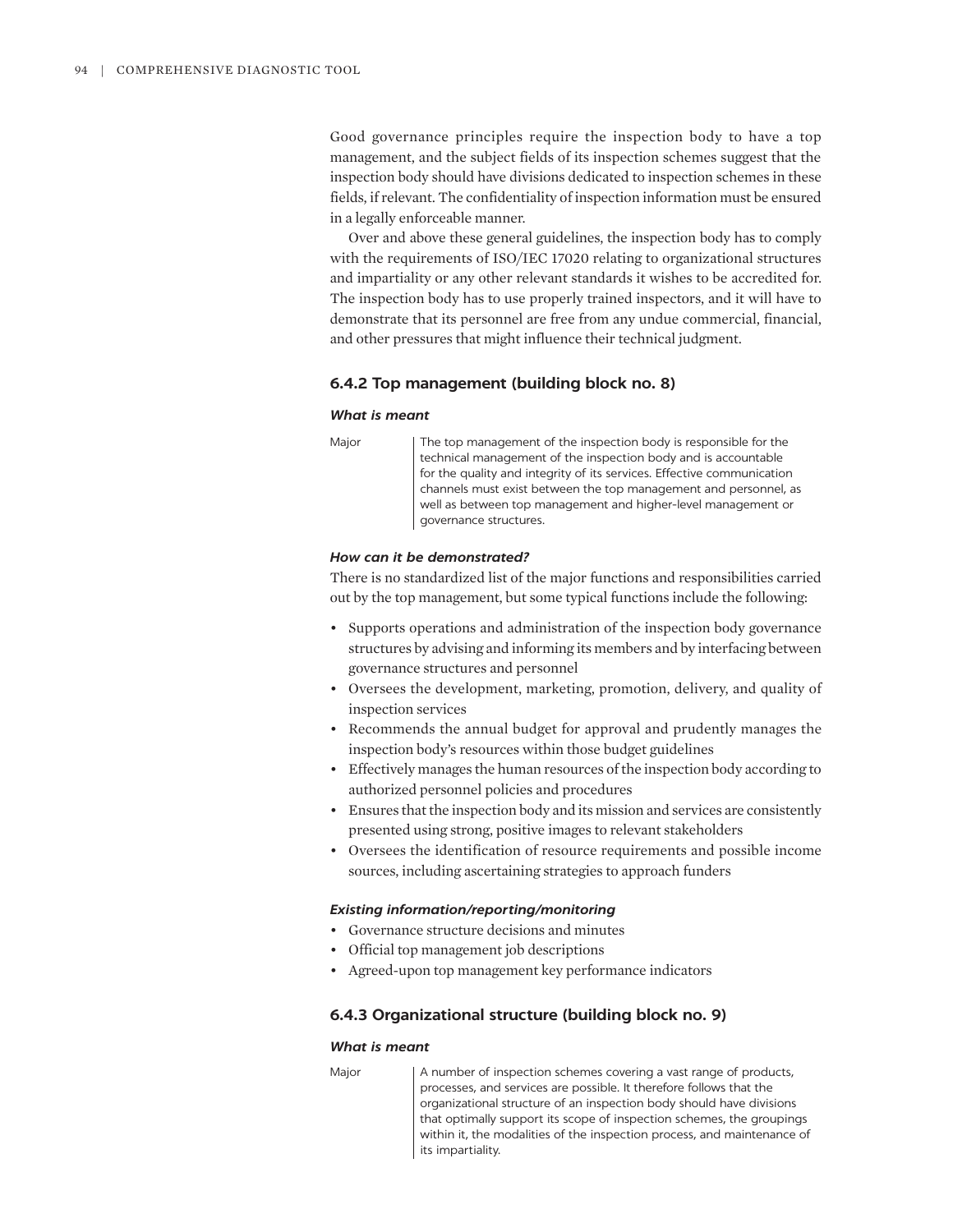#### *How can it be demonstrated?*

Good management practice suggests that the organizational structure of the inspection body should take cognizance of groupings within its scope of inspection schemes. Other issues to consider include the following:

- The organizational structure must support its impartiality.
- The organizational structure must allow it to manage inspection activities effectively.
- One or more technical managers have the overall responsibility to ensure that inspections are carried out in accordance with stated requirements.
- Professional judgment resources are available for the final decision on the acceptability of the inspected product, process, or service.

These elements are not only important from a good governance perspective but also are necessary to consider for accreditation purposes.

#### *Existing information/reporting/monitoring*

- Approved organizational structure
- Governance structure decisions
- Financial system documentation

# **6.4.4 Management and personnel (building block no. 10)**

#### *What is meant*

Fundamental | Inspection is largely a people-based activity supported by testing in specific cases. The management and personnel must therefore have the appropriate skill sets assured by appropriate training, qualifications, and experience. These would include management and technical knowledge as required by the various activities within the inspection body's scopes.

#### *How can it be demonstrated?*

In the first place, the inspection body should operate with an organizational structure approved by its governance structures. For each of the positions, the skill set (qualifications, training, and experience) should be clearly and formally stated. The administrative staff should not make up more than 20 percent of total staff; the major proportion should be technical staff.

Second, there should be few staff vacancies on either the management or technical levels; more than 95 percent of those positions should remain filled. Anything less indicates that the inspection body cannot operate effectively or efficiently. Staffing challenges often include a lack of skilled people in the country, but even more so, inadequate remuneration resulting in the departure of trained staff for more lucrative offers elsewhere.

Third, technical staff should have the necessary skill set of education, training, and experience to be able to manage and conduct inspections within specified scopes regarding relevant technology; the ways in which the products, processes, and installations are used; and the nonconformities that might occur. The inspection body should have documented procedures for selecting, training, and monitoring their inspectors.

Inspection bodies normally do not subcontract individuals on an ad hoc basis to conduct inspection work, owing to the high demands on the interpretation skills of the inspector. They may have individuals on long-term contracts, but these would have to comply with all the selection and training criteria for inspectors (see building block no. 17). In the case of unforeseen circumstances, such as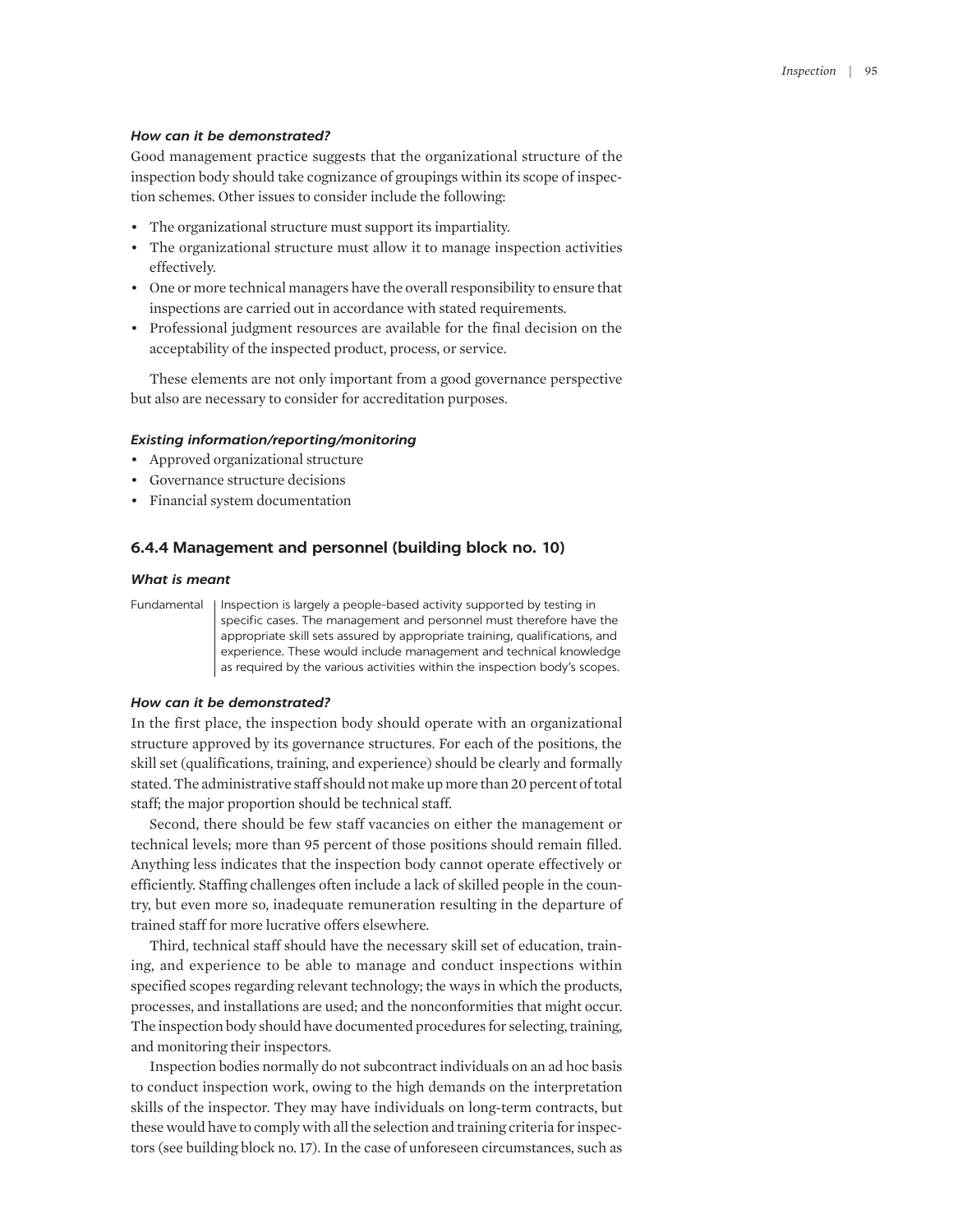an unforeseen overload of work or the incapacity of specific inspectors on staff, the inspection body may use subcontracted inspectors, but the inspection body remains responsible for the integrity of their work.

(*Note:* For testing personnel, see section 7: Testing.)

#### *Existing information/reporting/monitoring*

- Approved organizational structure
- Approved criteria for technical staff
- Actual staffing levels
- Staff turnover figures
- Selection, training, and monitoring records of inspectors

#### **6.4.5 Premises (building block no. 11)**

## *What is meant*

Major **Appropriate office accommodation for personnel is required. The offices** should have meeting rooms where clients can be received, rather than in the offices of personnel, to ensure that information about other companies remains confidential. Storage space for records is essential.

## *How can it be demonstrated?*

Office space conducive to a positive working environment is necessary for the staff of the inspection body. Meeting rooms in which clients can be received rather than in the offices of personnel, especially inspectors, are important to keep information of other clients confidential. Space for storing and ease of retrieval of the records of audits and inspections is essential. The effect of the location of the offices of the inspection body on business should not be underestimated; it should be relatively easily accessible by clients.

Also important is the correct storage of inspection and testing equipment to maintain the equipment's operational ability and calibration status, as well as the correct storage of laboratory testing equipment used in inspection activities. Specialized knowledge is required to determine the suitability of such premises.

(*Note:* The requirements for laboratories for product testing are detailed in section 7: Testing.)

#### *Existing information/reporting/monitoring*

• Review of inspection body accommodation in the light of defined requirements

## **6.4.6 Equipment (building block no. 12)**

#### *What is meant*

Fundamental | Suitable and adequate facilities and equipment must be available for the inspection body to perform all inspection activities for its inspection schemes in a competent and safe manner.

#### *How can it be demonstrated?*

The inspection body must use equipment appropriate for the inspection task. It may own the equipment, or it can be rented, leased, borrowed, or provided by another party, but the inspection body remains responsible to ensure the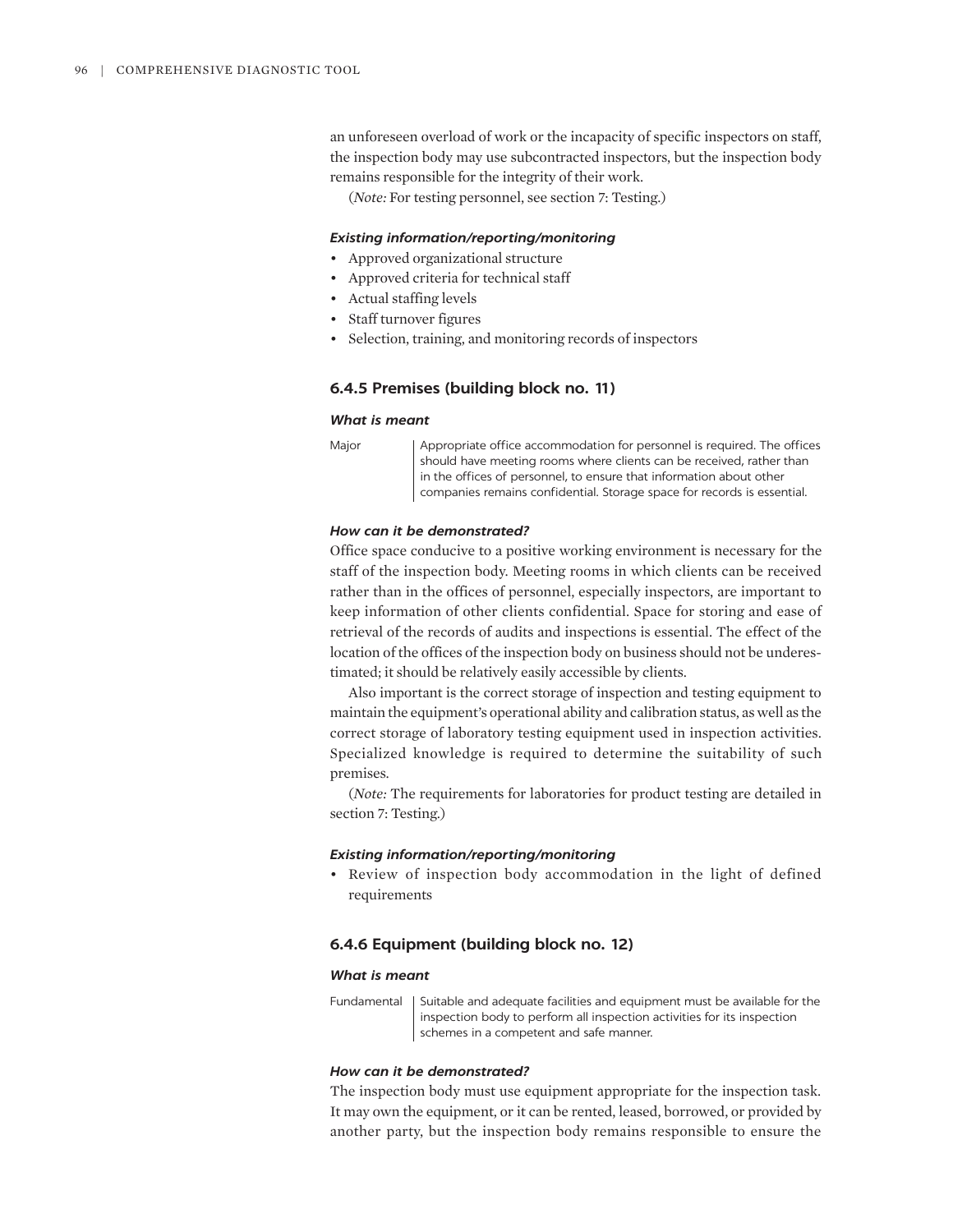equipment is in good working order and calibrated. Inspection equipment that has a significant influence on inspection results should be uniquely identified. Measuring equipment should be properly maintained and calibrated, and reference materials should be traceable to national or international reference materials.

Automated test equipment is increasingly being used in inspection, and special attention needs to be given to the integrity of related computer software, which should be validated and updated continuously. Formal procedures should be in place to ensure the integrity of all inspection equipment, and defective or out-of-calibration equipment should be removed immediately to minimize the inadvertent use of such equipment.

Data protection with regard to inspection results is of paramount importance, and national judicial requirements in this regard have to be followed.

(*Note:* The equipment requirements for product testing are detailed in section 7: Testing.)

## *Existing information/reporting/monitoring*

- Consideration of the effectiveness of the choice and acquisition of inspection equipment
- Consideration of the formal control system over inspection equipment (including maintenance and calibration intervals and records thereof )
- Consideration of the validation and updating mechanisms and records of computer software
- Consideration of the access control of the information technology (IT) system

# **6.5 PILLAR 3: SERVICE DELIVERY AND TECHNICAL COMPETENCY**

## **6.5.1 Benchmark and significance**

Accreditation by an independent and recognized accreditation body is the primary recognition mechanism for inspection bodies (see building block no. 15). This may be accreditation to ISO/IEC 17020 or similar sector-based systems, thereby demonstrating the inspection body's technical competency. All of them require the implementation of a formal quality management system, with internal audit procedures and management review to ensure continuous compliance. With inspection often resulting in a judgment call based on the professional knowledge of the inspector, the appointment, training, and monitoring of appropriately skilled inspectors is of particular significance.

## **6.5.2 Inspection scheme standards (building block no. 13)**

#### *What is meant*

Fundamental | The inspection body must have a clear description of the inspection schemes it provides, including their applicability regarding national or international standards.

## *How can it be demonstrated?*

The inspection body should clearly define the scope of its inspection schemes (see also building block no. 6). This should preferably be in terms of published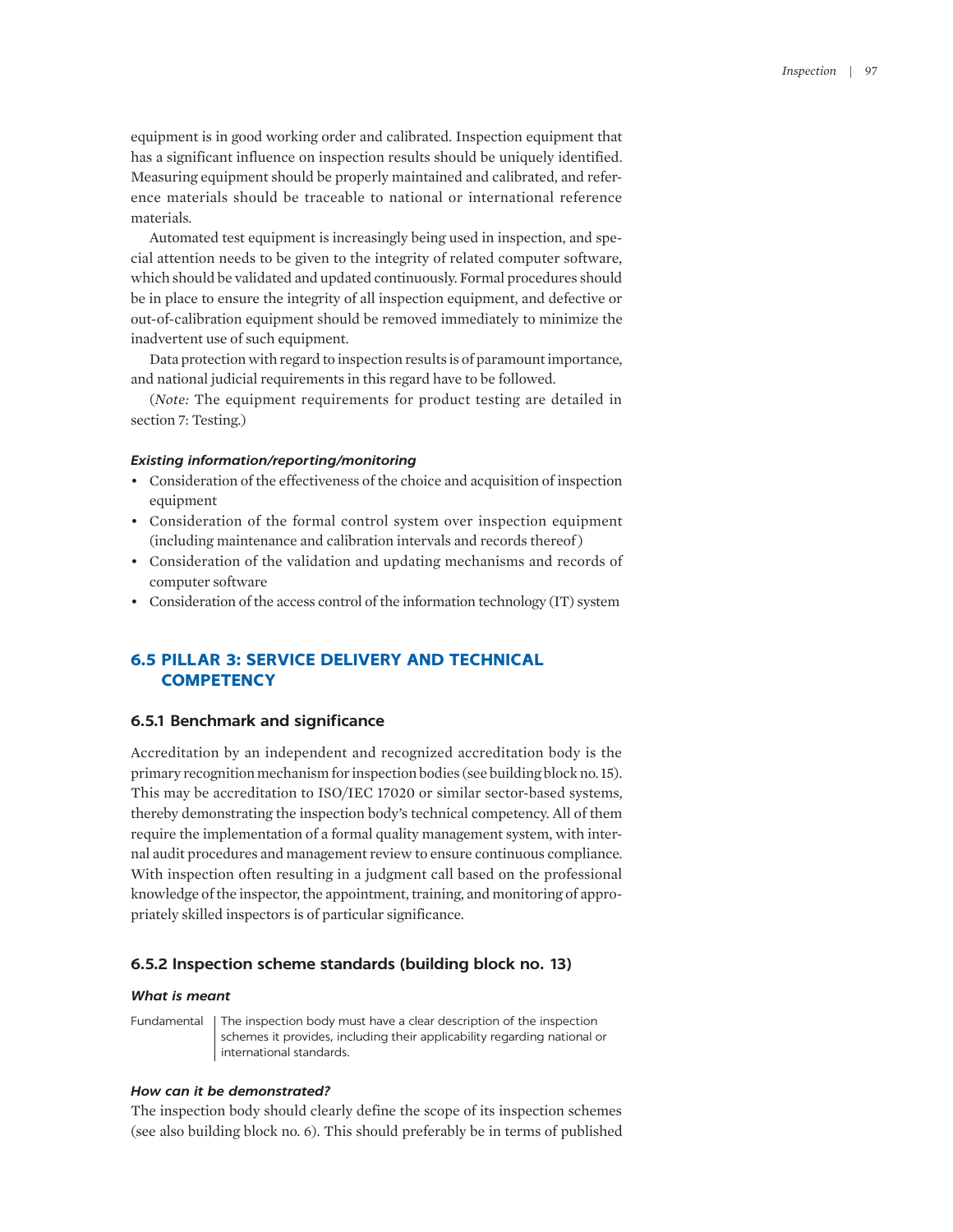standards—that is, public or private, or national, regional, or international standards. In the regulatory domain, the regulatory authorities may have published criteria additional to the relevant standards the inspection body has to comply with. All of this information should be made publicly available by the inspection body or the regulatory authority where relevant.

# *Existing information/reporting/monitoring*

- Quality management system documentation
- Inspection body website
- Inspection body marketing material and brochures
- Accreditation records
- Regulatory authority information

# **6.5.3 Quality management system (building block no. 14)**

#### *What is meant*

Fundamental The quality management system must comply with the requirements of the relevant accreditation standard (for example, ISO/IEC 17020) that may be aligned with ISO 9001 or a similar quality management standard.

## *How can it be demonstrated?*

The inspection body has to implement and maintain a formal quality management system. It may be similar to the requirements of ISO 9001 ("Quality Management Systems—Requirements"), or it may be as detailed in the accreditation standard (for example, ISO/IEC 17020). The elements of such a formal quality management system usually include management system documentation, records and their control, management review, internal audits, and corrective action, among others.

The quality management system documentation is generally organized on three tiers, generically known as policy documents, procedures, and work instructions. These are supported by records of the inspections, internal audit records, management review records, and records of nonconformities and others required by the relevant accreditation standard. In the regulatory domain, specific requirements may have been published by the regulatory authority. A typical quality management documentation system for an inspection body is shown in figure 6.2.

The accreditation process usually includes an assessment of the quality management documentation before a preassessment or initial assessment is conducted, to ensure that all the elements of the relevant accreditation standard are addressed. The inspection body normally has six months to rectify any nonconformities identified in the quality management documentation before on-site assessments are considered.

An important element for inspection bodies operating in the regulatory domain is the legal obligation they have to inform relevant authorities regarding their inspection results, especially the uncovering of nonconformities. Specific procedures should be established to properly manage this flow of information, and an appropriate mechanism to also inform the inspected supplier should be in place as well.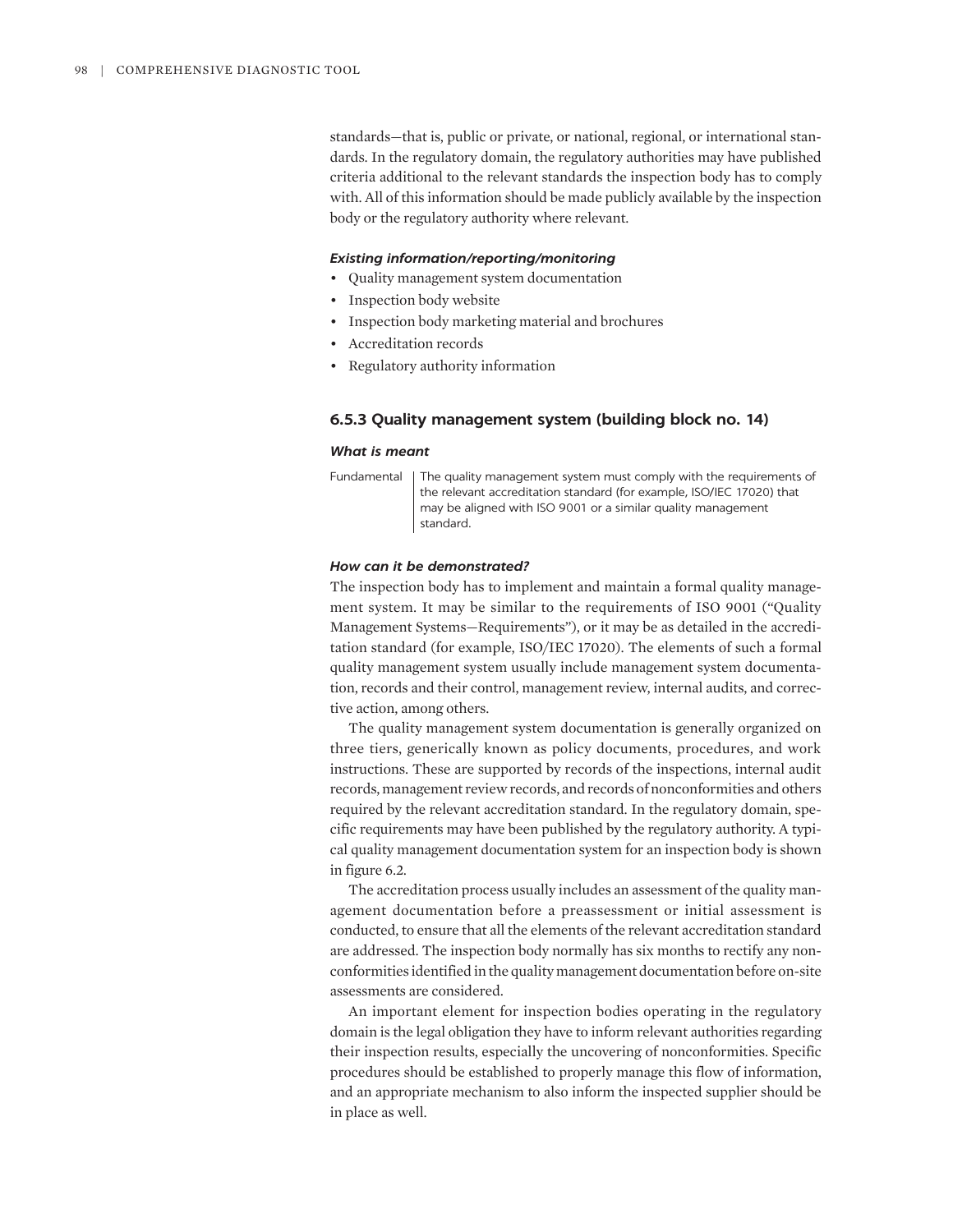#### **FIGURE 6.2**



*Note:* ISO/IEC 17020 = "Conformity Assessment—Requirements for the Operation of Various Types of Bodies Performing Inspection."

# *Existing information/reporting/monitoring*

- Quality management documentation
- Internal audit results
- Management review records
- Accreditation records

# **6.5.4 Accreditation (building block no. 15)**

#### *What is meant*

| Major       | Preassessment. An inspection body may request a preassessment<br>before an initial assessment is conducted to determine whether a<br>formal quality management system is in place.                                                                                                                                                                                                                                   |
|-------------|----------------------------------------------------------------------------------------------------------------------------------------------------------------------------------------------------------------------------------------------------------------------------------------------------------------------------------------------------------------------------------------------------------------------|
| Fundamental | <i>Initial assessment</i> . The initial assessment for accreditation is an on-site<br>visit by a team from the accreditation body to determine whether the<br>quality management system documentation is fully operational and<br>whether the inspection body is competent to conduct the inspection<br>defined in its scope.                                                                                        |
| Fundamental | Accreditation. Once all nonconformities have been cleared, the<br>accreditation body submits the assessment report to its approvals<br>committee for a final decision. Should accreditation be granted, the<br>inspection body receives an accreditation certificate carefully detailing<br>its inspection scheme scopes, and its data are added to the publicly<br>available information of the accreditation body. |
| Fundamental | Designation. Once accredited, commercial inspection bodies operating<br>in the regulatory domain can request designation as such from the<br>regulatory authority.                                                                                                                                                                                                                                                   |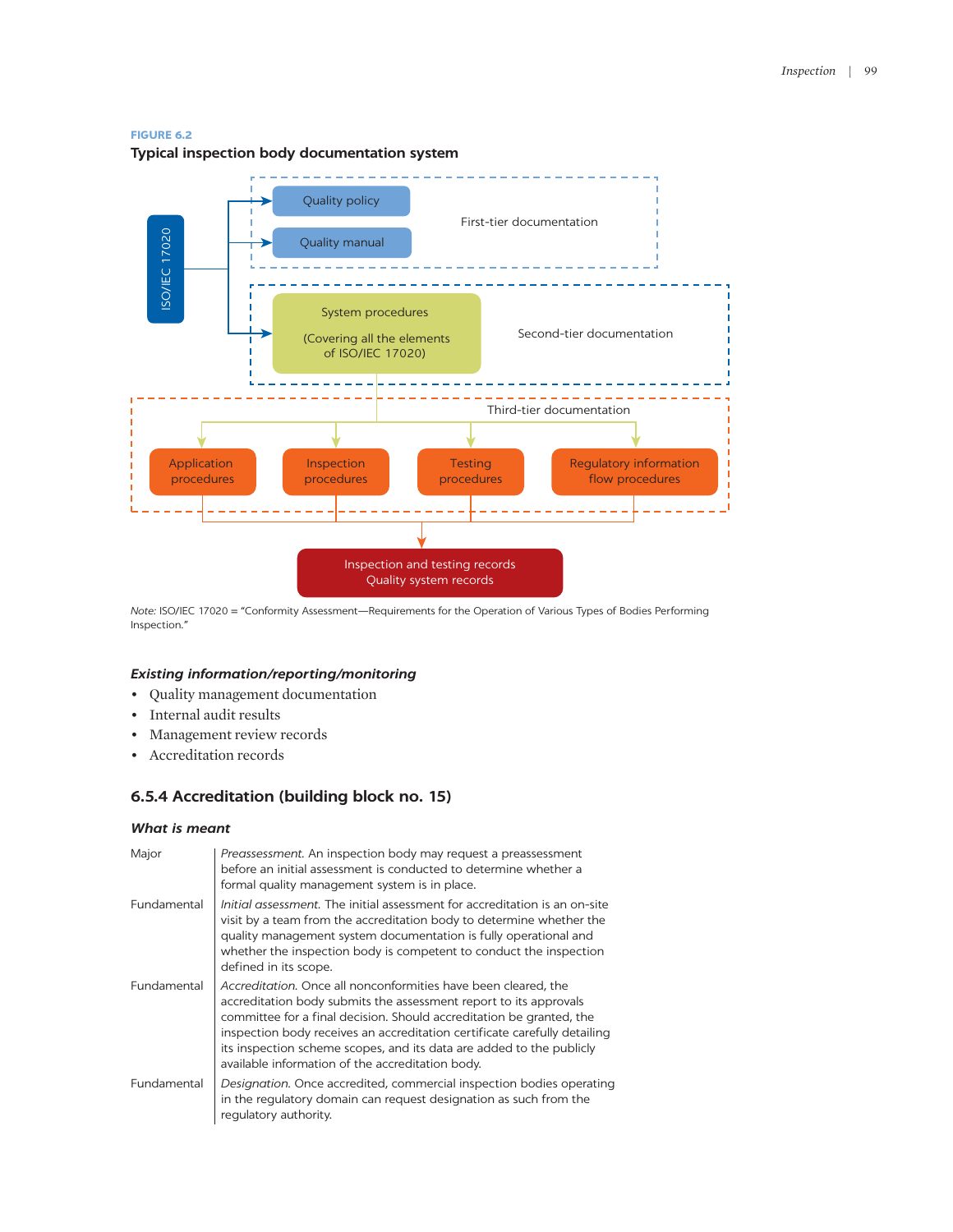#### *How can it be demonstrated?*

**Preassessment.** Once the quality system documentation has been assessed, the inspection body may request a preassessment by the accreditation body. The preassessment is usually a one-day visit by the lead assessor of the accreditation body to determine whether a formal quality management system is in place, without determining whether the inspection body is competent to conduct inspection. In some cases, the accreditation body may require a preassessment as a precondition for the initial assessment. Nonconformities detected during the preassessment have to be corrected before an initial assessment can take place.

**Initial assessment.** The initial assessment is conducted by an accreditation body team consisting of a team leader and technical assessors and experts. The inspection body has to ensure that there are sufficient records to confirm that the system is implemented before the initial assessment; for example, inspections must have been successfully completed. Most accreditation bodies also require a complete internal audit and management review cycle to have been completed.

The inspection body's staff will have to demonstrate to the technical assessors that they are competent to conduct inspections and complete the inspection reports. Any nonconformities identified during the initial assessment usually have to be demonstrably corrected within six months; otherwise the complete initial assessment may need to be repeated.

**Accreditation.** The assessment report detailing all the findings of the assessment team, evidence of the correction of any nonconformities, and a recommendation for accreditation is submitted to the approvals committee of the accreditation body. If accreditation is granted, then the inspection body receives an accreditation certificate that will detail the scope of its inspection schemes. The accreditation certificate usually has a validity of three to five years, during which follow-up assessments are conducted on an audit basis. An initial assessment is repeated to reissue the accreditation certificate.

Should the follow-up audits reveal nonconformities, the inspection body will be given a specified amount of time to rectify them. Failure to do so will result in the suspension of the accreditation, followed by the withdrawal of the accreditation certificate if no progress is achieved. During suspension, the inspection body may not claim accreditation status.

**Designation.** In the case of commercial inspection bodies operating in the regulatory domain, accreditation is only the first step to recognition. The inspection body has to approach the relevant regulatory authority with all the additional information required for designation before it can legally provide inspection services for the specific technical regulation. The designation status is automatically lost if accreditation is suspended or withdrawn.

#### *Existing information/reporting/monitoring*

- Accreditation application
- Assessment result of the quality management system documentation
- Preassessment record
- Initial assessment reports and records
- List of identified nonconformities
- Records of closeout of nonconformities
- Accreditation certificate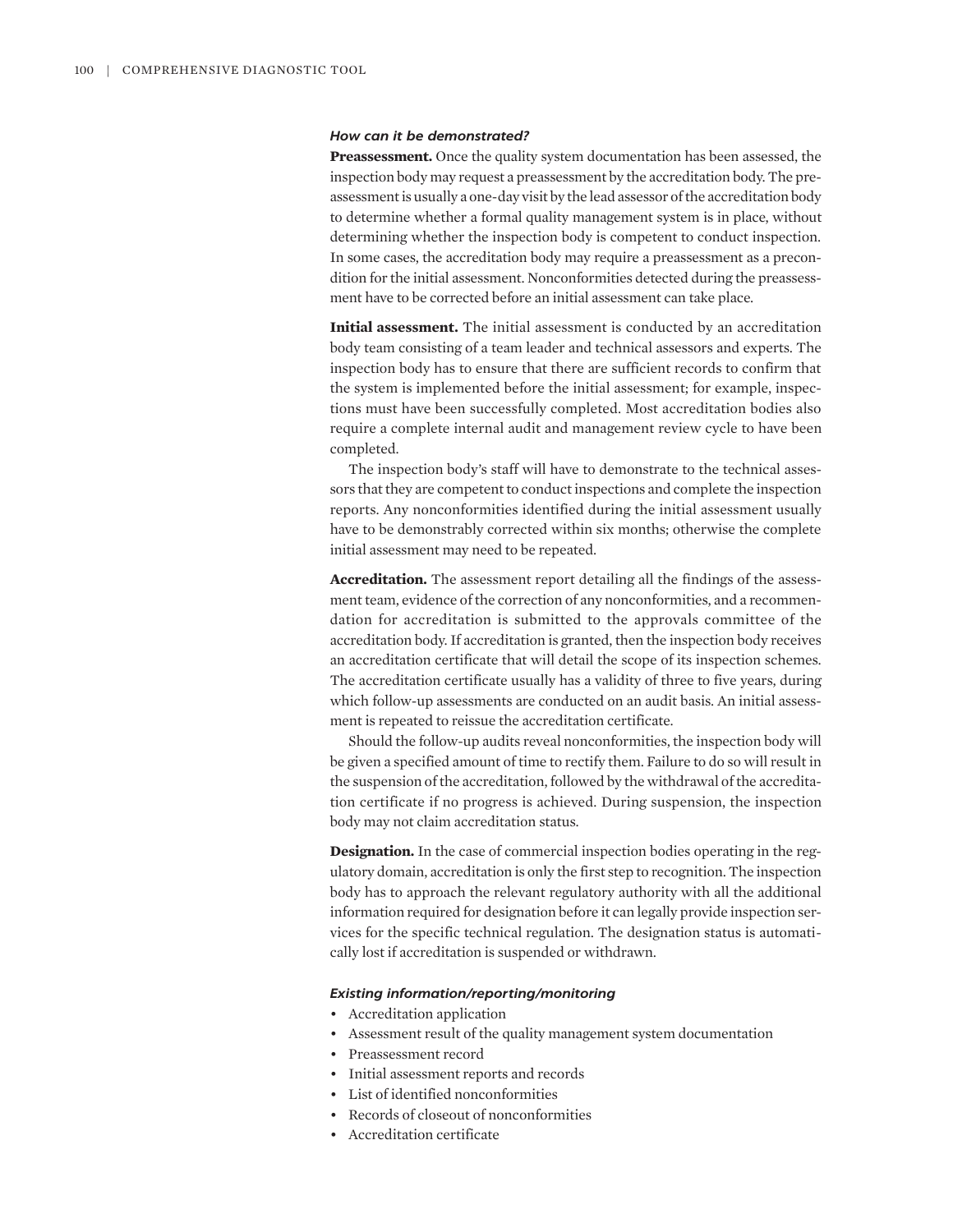- Public records of accreditation body
- Designation records of the relevant regulatory authorities

# **6.5.5 Inspection process (building block no. 16)**

#### *What is meant*

Fundamental | The approach and processes an inspection body follows must comply with the technical inspection requirements for the product, process, or service as stated in standards, technical regulations, or other contractual documents, and they must be in line with the requirements of ISO/IEC 17065 ("Conformity Assessment—Requirements for Bodies Certifying Products, Processes and Services") or similar standards used for its accreditation.

## *How can it be demonstrated?*

Most inspection are performed in accordance with methods and procedures stated in standards or technical regulations appropriate for the product, process, or service to be inspected. They can also be contained in contracts or in-house requirements of clients. Where these methods and procedures are not stated, the inspection body has to develop its own fully documented procedures.

The inspection body has to ensure that the work it undertakes is within its expertise and that it has adequate resources to do so. When it uses information from another party in the inspection process, it shall verify the integrity thereof. All inspection observations and results have to be recorded in a timely manner to ensure that important information does not get lost or is distorted. Data transfer and calculations should be given special attention to prevent errors.

The inspection body must ensure that any inspection samples are properly identified to avoid any later confusion. Obviously, the inspection body must ensure that such samples do not deteriorate or are damaged while under its responsibility.

## *Existing information/reporting/monitoring*

- Inspection body's quality management and process documentation
- Standards and technical regulation requirements
- Inspection reports and records
- Inspector(s) records
- Inspection body's website

# **6.5.6 Selection and training of inspectors (building block no. 17)**

#### *What is meant*

Fundamental | The personnel responsible for inspections shall have appropriate qualifications, training, and experience, and a satisfactory knowledge of the requirements of the inspections to be carried out.

## *How can it be demonstrated?*

The outcome of inspections is frequently heavily dependent on the personal judgment of the inspector. The inspector should have not only general technical qualifications and experience but also specific knowledge regarding the

• Technology used for the manufacture of the product, the operation of processes, or the delivery of services to be inspected;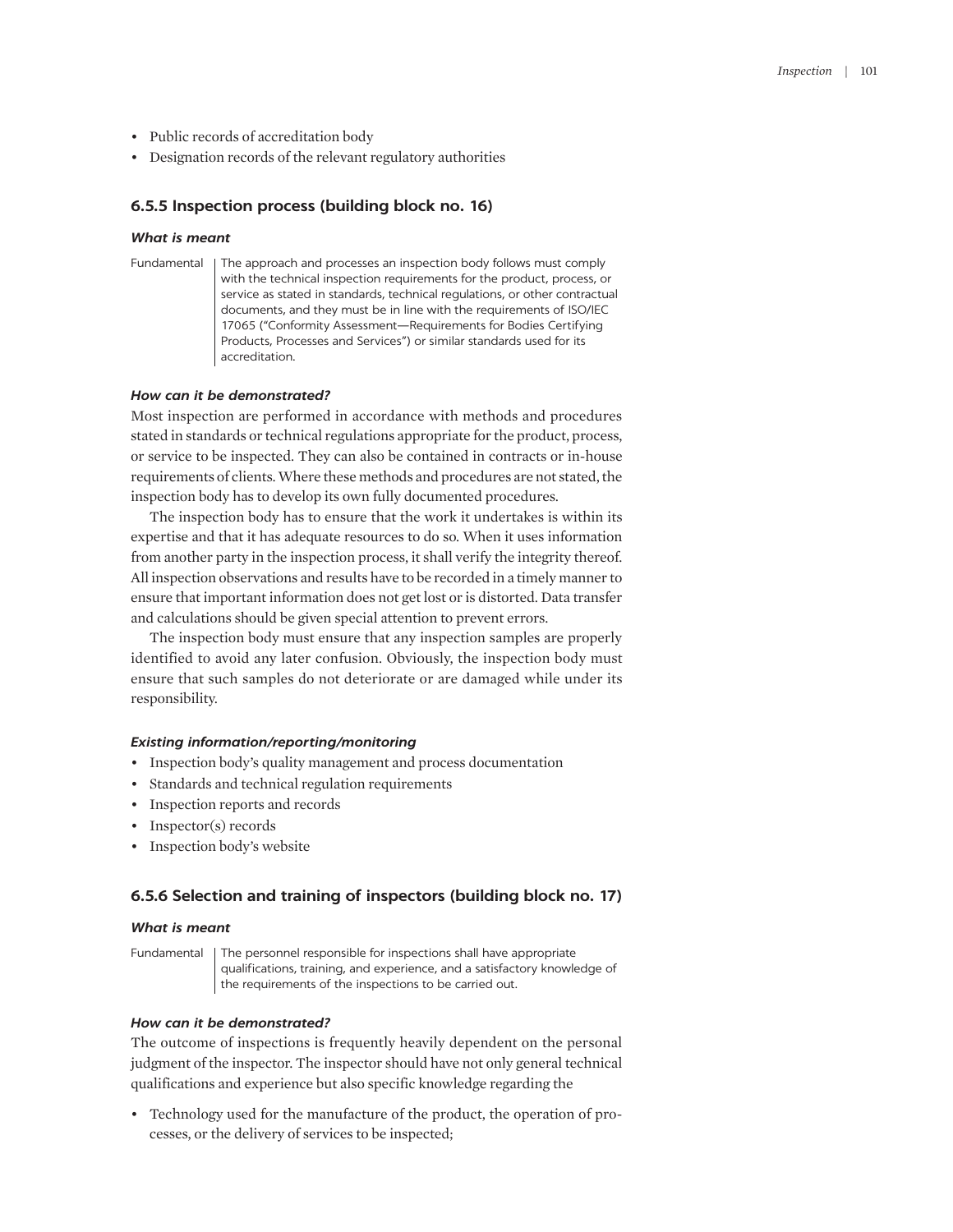- The way in which products will be used, processes operated, and services delivered; and
- Any defects that may occur during the use of the product or in the operation of processes, as well as any deficiencies in the delivery of services.

Inspectors therefore have to be carefully selected, trained, and monitored to ensure their continuous optimum performance. Training normally consists of an induction period, a mentored period, and continuous training to keep pace with developing technologies. Mentoring takes place on-site under the watchful eyes of more-senior inspectors. For some of the regulatory inspection work, approved training programs may be provided by the inspection body association, technical colleges, or regulatory authorities.

#### *Existing information/reporting/monitoring*

- Inspection body's quality management and process documentation
- Standards and technical regulation requirements
- Inspector selection, training, and mentoring records

# **6.6 PILLAR 4: EXTERNAL RELATIONS AND RECOGNITION**

## **6.6.1 Benchmark and significance**

The formal recognition of inspection bodies for regulatory work based on their technical competency and their legal liability is important because they are operating as extensions of the government that is ultimately accountable for the outcome of the inspection work, be it concerning safety and health at the workplace, in society, or of the environment. The same applies to inspection services used by industry in the nonregulated domain.

## **6.6.2 Recognition at the national level (building block no. 18)**

#### *What is meant*

Major Recognition at the national level is facilitated by accreditation to the relevant international standard (for example, ISO/IEC 17020). Recognition may be by the market, or it can go a step further in being designated by a governmental authority for specific inspection scheme(s) related to the implementation of regulations.

## *How can it be demonstrated?*

Many governmental inspection bodies operate with a legal mandate not requiring any further recognition. It is good practice, however, if such governmental inspection bodies would also consider accreditation to ISO/IEC 17020. It will not change their legal mandate but would enhance their standing as a technically competent entity. In a regional common market context, accreditation may be indicated even for governmental inspection bodies in order to gain recognition in all member states.

Commercial inspection bodies will do well to gain accreditation to ISO/IEC 17020, even though they may be able to trade on their reputation for some time in the marketplace. Recognition by regulatory authorities through designation is now largely based on such accreditation plus some additional legal requirements not covered by accreditation, such as legal liability in the country, up-to-date tax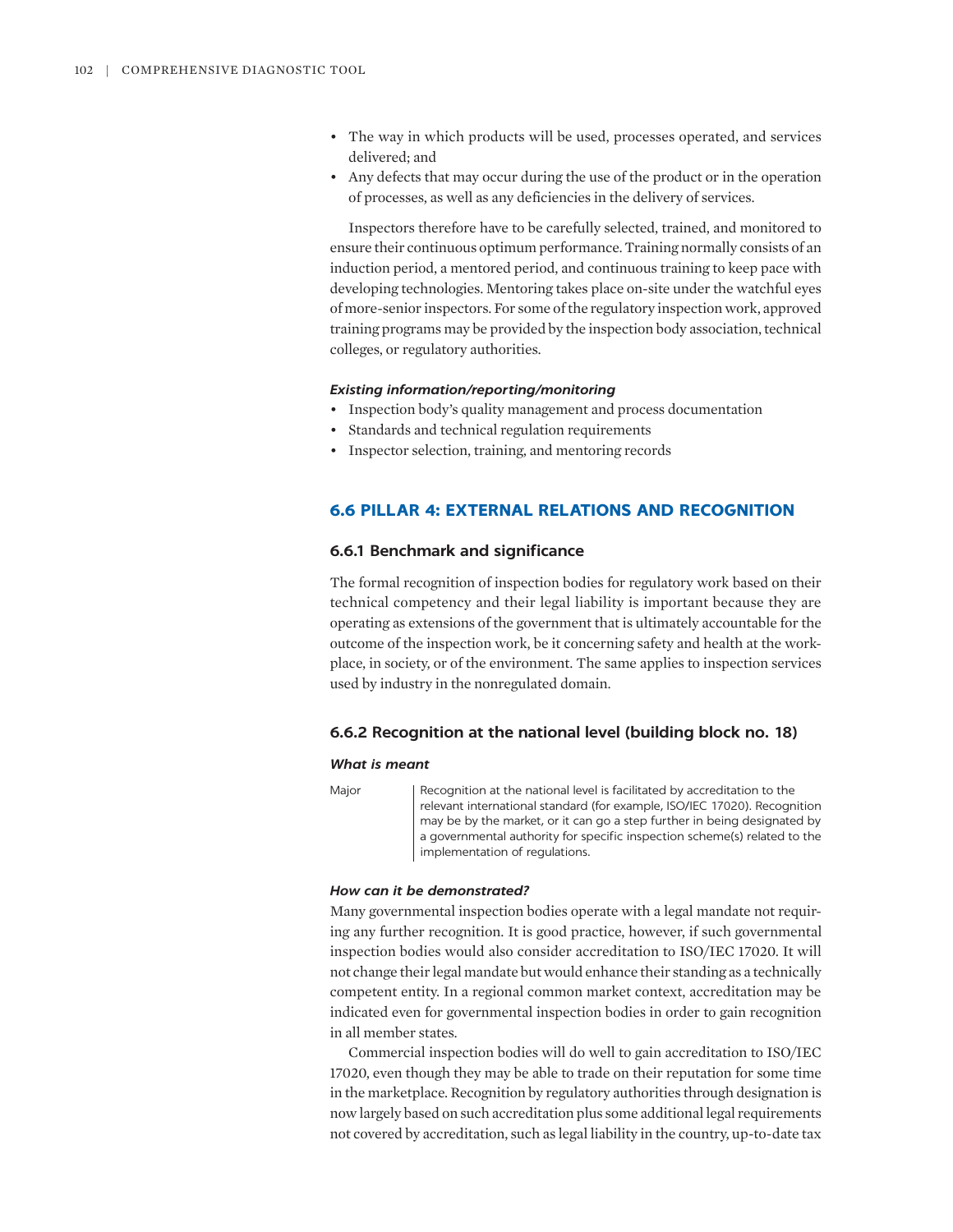returns, and others. Competency assessments by regulatory authorities against own requirements, for example, are slowly being abandoned in lieu of an independent accreditation to ISO/IEC 17020.

#### *Existing information/reporting/monitoring*

- Official lists of accredited inspection bodies
- Official lists of regulatory authorities regarding designated inspection bodies

#### **6.6.3 Coordination within the QI (building block no. 19)**

#### *What is meant*

Minor | Coordination among the inspection bodies of the country is based largely on activities managed through voluntary associations. Coordination of the regulatory work of inspection bodies is managed by the state.

#### *How can it be demonstrated?*

A national inspection body association in which membership is voluntary can be helpful in coordinating some elements of inspection activities—for example, lobbying governmental authorities, facilitating discussions on a better understanding of inspection standards, training of inspectors, and so on. Such associations can be important communication forums between ministries responsible for sector-specific technical regulation and the relevant commercial inspection bodies (for example, pressurized equipment inspection bodies, occupational safety and health environmental inspection bodies, roadworthy-vehicle inspection bodies, and so on).

In addition, a technical regulation coordination office (or a similar facility) may enforce coordination of activities between inspection bodies and the regulatory authorities, as well as with the national accreditation body (NAB), national standards body (NSB), and national metrology institute (NMI) regarding the implementation of technical regulations.

#### *Existing information/reporting/monitoring*

- Regulatory authority policies, pronouncements, and documentation
- Inspection body associations' documentation and minutes of meetings
- Technical regulation coordination office mandate and pronouncements

# **NOTE**

<span id="page-18-0"></span>[1.](#page-6-0) [ISO/IEC 17020](#page-6-0) [defines](#page-6-0) [an](#page-6-0) [inspection scheme](#page-6-0) [as a](#page-6-0) [system](#page-6-0) [to](#page-6-0) [which the same](#page-6-0) [specific](#page-6-0)  [requirements, rules, and procedures for](#page-6-0) [carrying out inspection apply.](#page-6-0)

# **STANDARDS REFERENCED IN SECTION 6**

- ISO (International Organization for Standardization). 2015. "ISO 9001: Quality Management Systems—Requirements." 5th ed. Ref. no. ISO 9001:2015(E), ISO, Geneva.
- ISO and IEC (International Organization for Standardization and International Electrotechnical Commission). 2004. "ISO/IEC 17000: Conformity Assessment— Vocabulary and General Principles." Ref. no. ISO/IEC 17000:2004(E), ISO, Geneva.